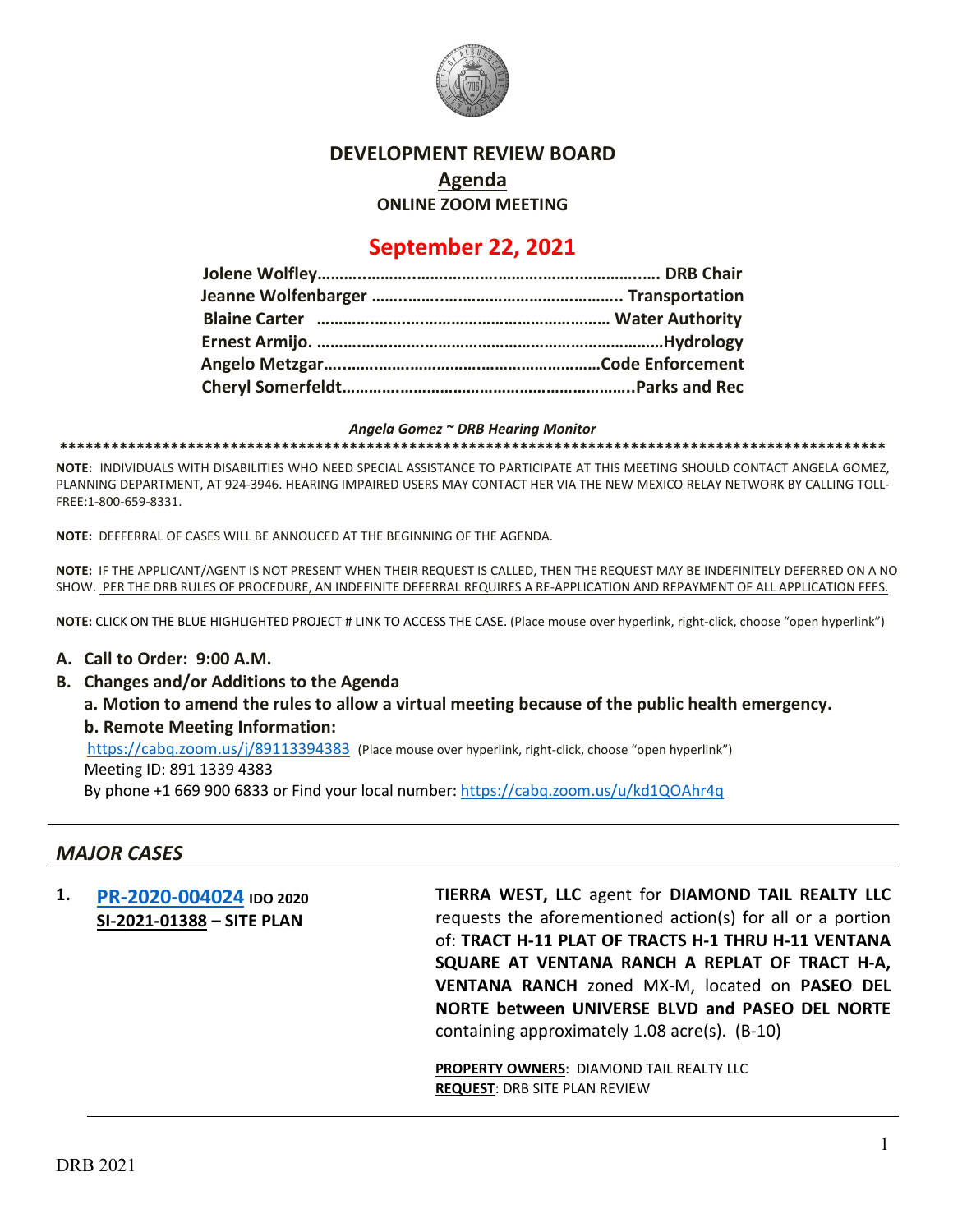**2. [PR-2021-005473](http://data.cabq.gov/government/planning/DRB/PR-2021-005473/DRB%20Submittals/) IDO 2019 SI-2021-00709 – SITE PLAN HUITT ZOLLARS INC. – SCOTT EDDINGS** agent for **AARON CARLSON** requests the aforementioned action(s) for all or a portion of: **LOT 24 UNIT 1, LADERA BUSINESS PARK SUBDIVISION** zoned NR-C, located at **7801 LA MORADA PL and UNSER** containing approximately 2.7 acre(s). (H-9) *[Deferred from 6/9/21, 7/28/21, 8/11/21]* **PROPERTY OWNERS**: PACIFIC CACTUS, LLC **REQUEST**: TO DEVELOP AN UNIMPROVED LOT WITHIN THE LADERA BUSINESS PARK *\*\* APPLICANT REQUESTS DEFERRAL TO OCTOBER 27th.* **3. [PR-2018-001579](http://data.cabq.gov/government/planning/DRB/PR-2018-001579/DRB%20Submittals/PR-2018-001579_Mar_31_2021%20(SITE%20P.,%20SITE%20P.%20AMEND.,%20SKETCH%20PLAT%20%7bPark%7d)/) IDO 2019 SI-2021-00304 – SITE PLAN SI-2021-00305 – SITE PLAN AMENDMENT MODULUS ARCHITECTS INC. C/O ANGELA WILLIAMSON**  agent for **WINROCK PARTNERS LLC** requests the aforementioned action(s) for all or a portion of: **PARCEL Z FINAL PLAT PARCEL Z AND TRACTS A, D, E, F-1, G & H,**  zoned MX-H, located at **2100 LOUISIANA BLVD NW between INDIAN SCHOOL and I-40** containing approximately 28.8654 acre(s). (J-19)*[Deferred from 3/31/21, 4/28/21, 5/26/21, 6/23/21, 6/30/21, 7/14/21, 7/21/21, 7/28/21, 8/11/21, 8/25/21]* **PROPERTY OWNERS**: WINROCK PARTNERS LLC **REQUEST**: SITE PLAN FOR NEW PARK CONCEPT TO INCLUDE WATERFEATURES, 2 INTERNAL PAD SITES FOR FUTURE USERS, 2 BUILDINGS ALONG DILLARDS. PARK INCLUDES KIDS PLAYING AREA, PATHS AND BRIDGES **4. [PR-2021-005740](http://data.cabq.gov/government/planning/DRB/PR-2021-005740/DRB%20Submittals/) IDO 2019 SI-2021-01051 – SITE PLAN AMENDMENT SCOTT ANDERSON** agent for **DANIEL CHAVEZ** requests the aforementioned action(s) for all or a portion of: **LOT II A1, RENAISSANCE CENTER 2** zoned NR-BP, located on **4720 ALEXANDER between MONTANO and DESERT SURF**  containing approximately 4.37 acre(s). (F-16) *[Deferred from 8/4/21, 8/18/21, 9/1/21]* **PROPERTY OWNERS**: DANIEL CHAVEZ **REQUEST**: INCREASE TO THE APPROVED BUILDING HEIGHT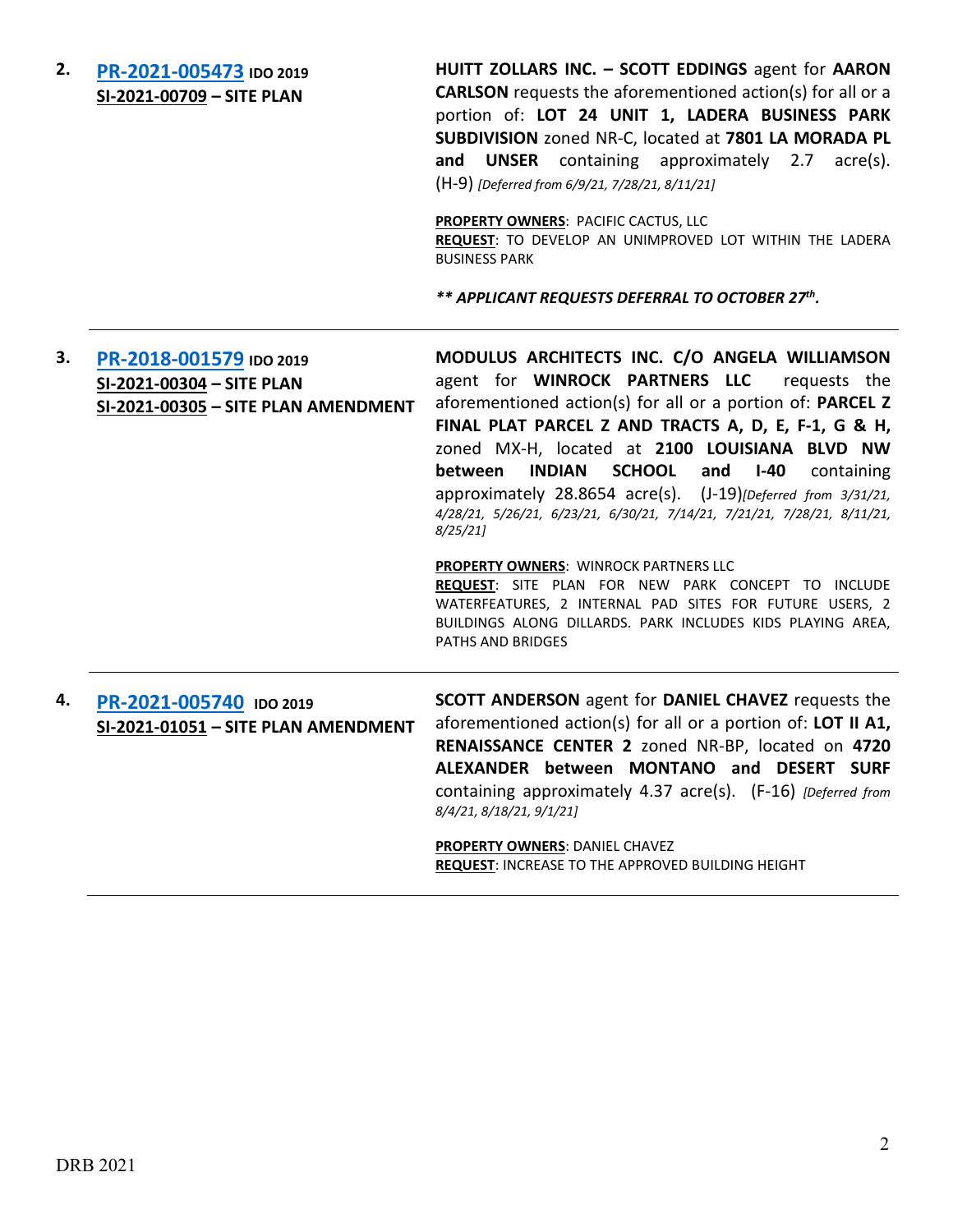| 5. | PR-2021-004968 IDO 2019<br>SD-2021-00145 - BULK PLAT<br>SD-2021-00146 - VACATION OF PUBLIC<br><b>EASEMENT 20' waterline note 3</b><br>SD-2021-00147 - VACATION OF PUBLIC<br><b>EASEMENT 20' waterline note 4</b><br>SD-2021-00148 - VACATION OF PUBLIC<br><b>EASEMENT20' waterline note 5</b><br>SD-2021-00149 - VACATION OF PUBLIC<br><b>EASEMENT Roadway</b><br>SD-2021-00150 - VACATION OF PUBLIC<br><b>EASEMENT Storm Drain</b><br><b>Sketch plat 1-27-2021</b> | <b>BOHANNAN HUSTON INC.</b> agent for ELK HAVEN requests<br>the aforementioned action(s) for all or a portion of: TRACT<br>B-1 & B-2, LA CUENTISTA SUBDIVISION zoned R-ML,<br>located on ROSA PARKS RD NW between UNSER BLVD NW<br>and KIMMICK DR NW containing approximately 59.0<br>acre(s). (C-10) [Deferred from 8/11/21, 8/25/21, 9/15/21]<br>PROPERTY OWNERS: PULTE GROUP<br><b>REQUEST: BULK PLAT, VACATIONS OF PUBLIC EASEMENT</b><br>** APPLICANT REQUESTS DEFERRAL TO OCTOBER 6th                          |
|----|---------------------------------------------------------------------------------------------------------------------------------------------------------------------------------------------------------------------------------------------------------------------------------------------------------------------------------------------------------------------------------------------------------------------------------------------------------------------|----------------------------------------------------------------------------------------------------------------------------------------------------------------------------------------------------------------------------------------------------------------------------------------------------------------------------------------------------------------------------------------------------------------------------------------------------------------------------------------------------------------------|
| 6. | PR-2020-004138 IDO 2019<br>SI-2021-00574- SITE PLAN DRB                                                                                                                                                                                                                                                                                                                                                                                                             | JEEBS AND ZUZU LLC agent for MESA APARTMENTS LLC<br>requests the aforementioned action(s) for all or a portion<br>of: TRACT A-4, MESA DEL SOL INNOVATION PARK zoned<br>PC, located on UNIVERSITY BLVD and BOBBY FOSTER RD SE<br>containing approximately 14.45 acre(s). (R-15 & R-16)<br>[Deferred from 5/19/21, 5/26/21, 6/23/21, 7/14/21, 7/28/21, 8/18/21, 9/1/21,<br>9/15/21                                                                                                                                     |
|    |                                                                                                                                                                                                                                                                                                                                                                                                                                                                     | PROPERTY OWNERS: MESA APARTMENTS LLC/MDS INVESTMENTS LLC<br>REQUEST: SITE PLAN DRB FOR 318 UNIT MULTI-FAMILY COMPLEX                                                                                                                                                                                                                                                                                                                                                                                                 |
| 7. | PR-2021-005019 IDO 2019<br>(AKA: PR-2020-003259)<br>SD-2021-00110 - VACATION OF PUBLIC<br><b>EASEMENT</b><br>SD-2021-00109 - PRELIMINARY/FINAL<br><b>PLAT</b>                                                                                                                                                                                                                                                                                                       | CSI - CARTESIAN SURVEY'S INC. agent for PAY AND SAVE<br>request(s) the aforementioned action(s) for all or a portion<br>of TRACT A-2, TRACT A LOTS 1-5 AND 11-17, LANDS OF<br>M.S.T & T, FURR'S PROPERTIES INC.; RIVERA PLACE, zoned<br>MX-M, located at 4701 4TH ST NW between GRIEGOS RD<br>NW and PALO DURO AVE NW, containing approximately<br>3.3677 acre(s). (F-14)[Deferred from 6/9/21, 6/16/21, 6/30/21, 7/14/21,<br>7/21/21, 8/18/21, 9/15/21]                                                             |
|    |                                                                                                                                                                                                                                                                                                                                                                                                                                                                     | <b>PROPERTY OWNERS: PAY AND SAVE, INC</b><br>REQUEST: COMBINE 15 EXISTING PARCELS INTO ONE PROPOSED<br>TRACT, VACATE PUBLIC EASEMENT, GRANT PUBLIC EASEMENT                                                                                                                                                                                                                                                                                                                                                          |
| 8. | PR-2020-004457 IDO 2019<br>SD-2021-00025 - PRELIMINARY PLAT<br>VA-2021-00033 - WAIVER<br>VA-2021-00034 - TEMPORARY DEFERRAL<br><b>OF SIDEWALK</b>                                                                                                                                                                                                                                                                                                                   | RIO GRANDE ENGINEERING agent for BARBARA MUELLER<br>request(s) the aforementioned action(s) for all or a portion<br>of TRACT 22 VOLCANO CLIFFS SUBD UNIT 6<br>LOT 22,<br>VOLCANO CLIFFS UNIT 6 zoned RA-1, located on QUIVIRA<br>DR between VISTA VIEJA AVE and RETABLO RD containing<br>approximately 6.0 acre(s). $(D-9)$ [Deferred from $3/3/21$ , $5/26/21$ ,<br>7/21/21, 7/28/21, 8/25/21, 9/15/21]<br><b>PROPERTY OWNERS: MUELLER BARBARA A</b><br>REQUEST: PRELIMINARY PLAT, VARIANCE, TEMP SIDEWALK DEFERRAL |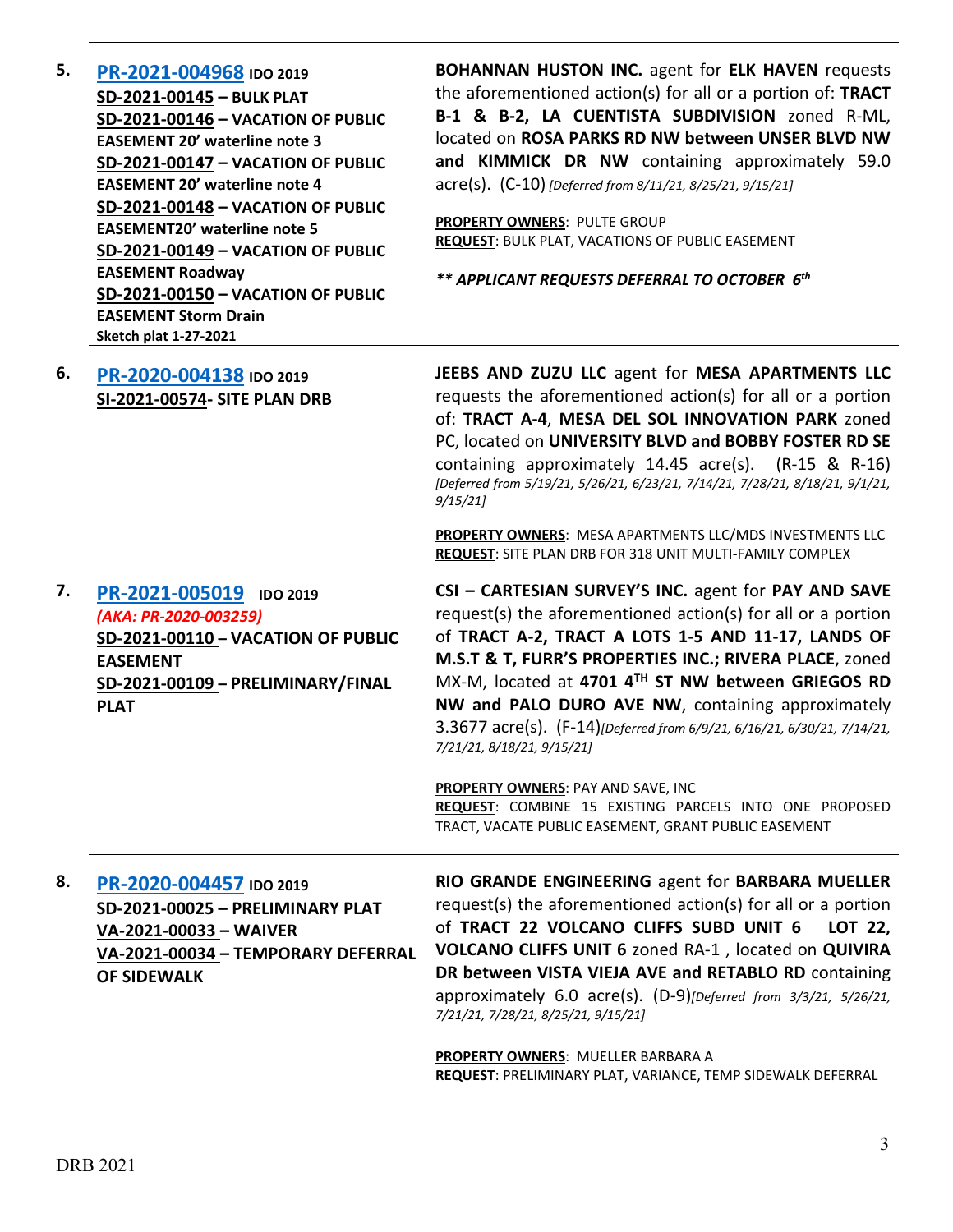# *MINOR CASES*

| 9.  | PR-2020-004457<br>SI-2021-01506 - EPC SITE PLAN<br><b>SIGN-OFF</b>          | RIO GRANDE ENGINEERING agent for BARBARA MUELLER<br>requests the aforementioned action(s) for all or a portion<br>of: LOT 22, VOLCANO CLIFFS UNIT 6 zoned RA-1, located at<br>QUIVIRA DRIVE between VISTA VIEJA AVE and RETABLO<br><b>RD</b> containing approximately 6.0 acre(s). $(D-9)$<br><b>PROPERTY OWNERS: MUELLER BARBARA A</b><br><b>REQUEST: DRB FINAL SIGN OFF OF EPC APPROVED SITE PLAN</b>                                                                               |
|-----|-----------------------------------------------------------------------------|---------------------------------------------------------------------------------------------------------------------------------------------------------------------------------------------------------------------------------------------------------------------------------------------------------------------------------------------------------------------------------------------------------------------------------------------------------------------------------------|
| 10. | PR-2021-005222 IDO 2019<br>SI-2021-01237 - EPC SITE PLAN<br><b>SIGN OFF</b> | <b>TIERRA WEST, LLC agent for WESTERN HIILS INVESTMENTS</b><br><b>LLC</b> requests the aforementioned $action(s)$ for all or a<br>portion of: TRACT C-4-A PLAT OF TRACTS C3A, C3B, C3C,<br>C4A, SEVEN BAR RANCH zoned NR-BP, located at 3615<br>HWY 528 between CALLE CUERVO NW and HWY 528<br>containing approximately 1.99 acre(s). (A-14) [Deferred from<br>8/18/21, 9/15/21]<br>PROPERTY OWNERS: WESTERN HILLS INVESTMENTS LLC<br><b>REQUEST: FINAL SIGN OFF OF EPC SITE PLAN</b> |
|     |                                                                             | ** APPLICANT REQUESTS DEFERRAL TO OCTOBER 20th.                                                                                                                                                                                                                                                                                                                                                                                                                                       |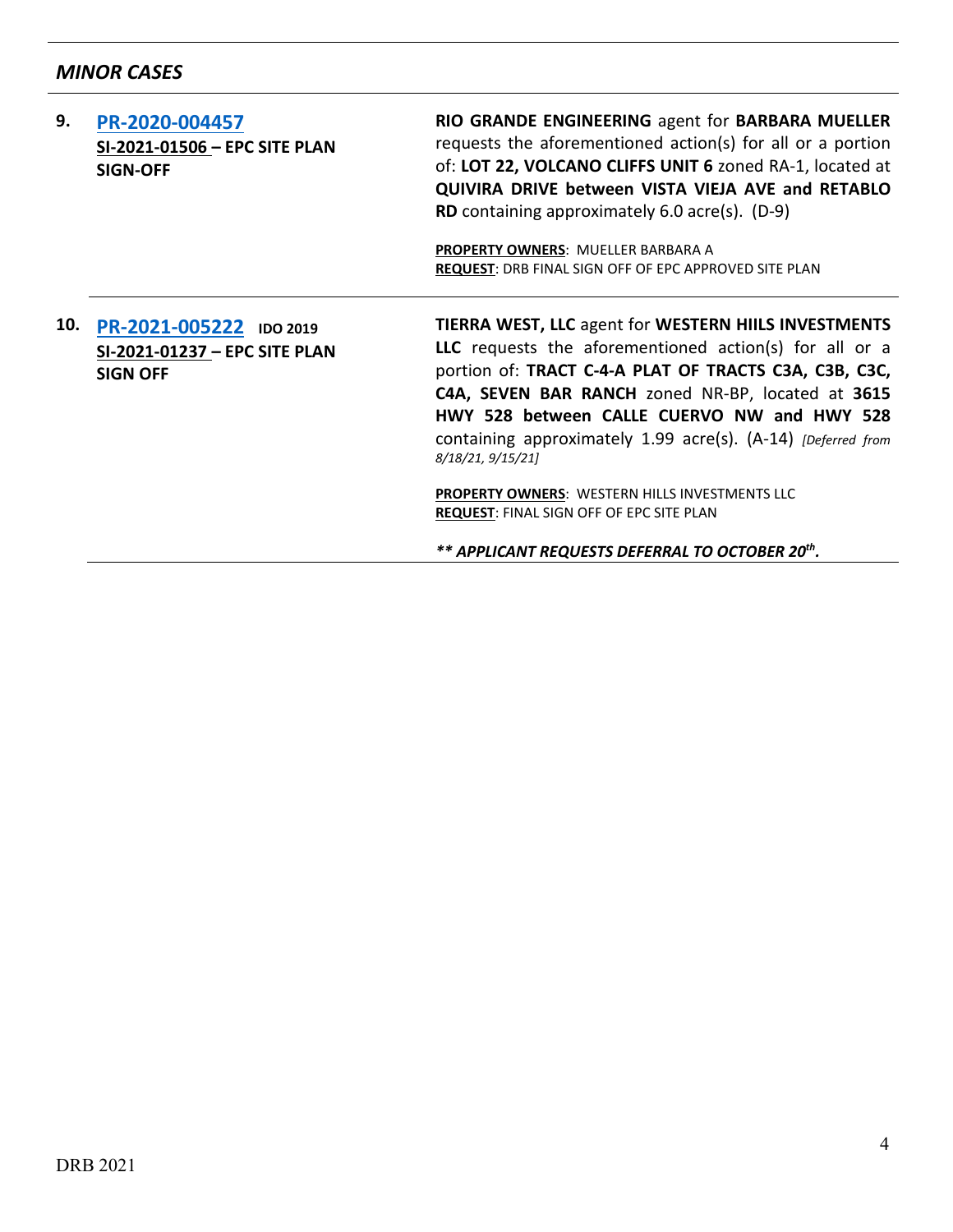| 11. | PR-2020-005684                                                              | DEKKER, PERICH, SABATINI agent for MESA DEL SOL                                                                                                                                                                                                                                                                                                                                                                                                                                                                                                                                                                                                                                                                                                                                                                                                                                                                                                                                                                                                                                                                                                                                                                                                                                                                                                                                                                                                                                                                                                                                                                                                                                                                                                                                                    |
|-----|-----------------------------------------------------------------------------|----------------------------------------------------------------------------------------------------------------------------------------------------------------------------------------------------------------------------------------------------------------------------------------------------------------------------------------------------------------------------------------------------------------------------------------------------------------------------------------------------------------------------------------------------------------------------------------------------------------------------------------------------------------------------------------------------------------------------------------------------------------------------------------------------------------------------------------------------------------------------------------------------------------------------------------------------------------------------------------------------------------------------------------------------------------------------------------------------------------------------------------------------------------------------------------------------------------------------------------------------------------------------------------------------------------------------------------------------------------------------------------------------------------------------------------------------------------------------------------------------------------------------------------------------------------------------------------------------------------------------------------------------------------------------------------------------------------------------------------------------------------------------------------------------|
|     | SI-2021-01516 - EPC SITE PLAN<br><b>SIGN-OFF</b>                            | <b>INVESTMENTS LLC</b> requests the aforementioned action(s)<br>for all or a portion of: Tracts 6, 7 and 14, of the Bulk Land Plat of<br>Mesa Del Sol; Tract 12-A and 12-B, Plat of Tracts 12-A & 12-B, Mesa<br>Del Sol, Innovation Park; Lots 5, 6, 13, 14, 15, 17, and 25 of Bulk Plat<br>For Mesa Del Sol, Innovation Park; Tracts lettered F, J, K, L, M, N, O, P,<br>R, OS-1, OS-2, OS-3, OS-4, OS-5, OS-6 and OS-7 of Bulk Land Plat for<br>Mesa Del Sol Innovation Park II; Tract lettered 'I-2' Mesa del Sol<br>Innovation Park II; Tracts 22-A, 22-B and 22-C of Mesa Del Sol<br>Innovation Park; Tract lettered A-4 & A-5 of the Bulk Land Plat of<br>Tracts A-1 thru A-6, Mesa Del Sol Innovation Park; Lots numbered 1, 2,<br>3, 4, 5, 6, 7, 8, 9, 10, 11, 12, 13 and Tracts Lettered A, B, & C, and Tract<br>numbered 1, of the Plat of Mesa Del Sol Montage Unit 3A; Tracts 1-B<br>and OS-5, of the Plat of Tracts 1-A, 1-B, 2-A, 2-B, OS-5 & OS-6, Mesa<br>Del Sol Innovation Park; Tract Q-1, Q-2 & Q-3 of Mesa Del Sol<br>Innovation Park II; Tract A-1-A and Tract 28 of the Bulk Land Plat of<br>Tracts A-1, Mesa Del Sol, Innovation Park; Tract A-6-C21, A-1-A-2, A-1-<br>A-3, A-1-A-4, A-1-A-5 of the Bulk Land Plat of A-6-C, Mesa Del Sol,<br>Innovation Park; Tract A-1-A-6 and Tract A-1-A-1-A of the Bulk Land<br>Plat of Tracts A-1-A-1, Mesa Del Sol, Innovation Park; Tract 1-A Plat of<br>Tracts 1-A, 1-B, 2-A, 2-B, OS-5 & OS-6 Mesa Del Sol, Innovation Park;<br>Tract G and H, Bulk Land Plat for Mesa Del Sol, Innovation Park II;<br>Tract D-6 Plat of Tracts D-1 thru D-7 Mesa Del Sol, Innovation Park II;<br>Tract 4-C Plat of Mesa Del Sol Tracts 4-A, 4-B & 4-C; Tract 11 DEA Site<br>Bulk Land Plat for Mesa Del Sol, Innovation Park, located generally |
|     |                                                                             | south of Los Picaros Rd., north of the Pueblo of Isleta, mostly east of<br>Interstate 25, and west of Kirtland AFB, zoned PC, located on<br>UNIVERSITY BLVD between EASTMAN CROSSING and MESA DEL SOL<br>BLVD containing approximately 3,200 acre(s). (Q-15-Z, Q-16-Z, Q-17-Z,<br>R-14-Z, R-15-Z, R-16-Z, R-17-Z, S213-Z, S-14-Z, S-15-Z, S-16-Z, S-17-Z, T-<br>13-Z, T-14-Z, T-15-Z, T-16-Z, T-17-Z, U-13-Z, U-14-Z))<br>PROPERTY OWNERS: MESA DEL SOL LLC, CABQ, MDS INVESTMENTS<br>LLC<br>REQUEST: AMENDMENTS to the LEVEL B COMMUNITY MASTER PLAN/                                                                                                                                                                                                                                                                                                                                                                                                                                                                                                                                                                                                                                                                                                                                                                                                                                                                                                                                                                                                                                                                                                                                                                                                                                             |
|     |                                                                             | FRAMEWORK PLAN for Mesa del Sol                                                                                                                                                                                                                                                                                                                                                                                                                                                                                                                                                                                                                                                                                                                                                                                                                                                                                                                                                                                                                                                                                                                                                                                                                                                                                                                                                                                                                                                                                                                                                                                                                                                                                                                                                                    |
| 12. | PR-2021-005371 IDO 2020<br>SD-2021-00186 - PRELIMINARY/FINAL<br><b>PLAT</b> | CSI - CARTESIAN SURVEYS, INC. agent for HOMEWISE, INC.<br>requests the aforementioned action(s) for all or a portion<br>of: LOTS 5 & 6, UTE ADDITION zoned R1-D, located at 3534<br>& 3536 UTE RD NW between 50TH ST NW and 47TH ST NW<br>containing approximately 0.2824 acre(s). (K-11) [Deferred from<br>9/15/21                                                                                                                                                                                                                                                                                                                                                                                                                                                                                                                                                                                                                                                                                                                                                                                                                                                                                                                                                                                                                                                                                                                                                                                                                                                                                                                                                                                                                                                                                |
|     |                                                                             | PROPERTY OWNERS: HOMEWISE, INC.<br><b>REQUEST: PLAT REVIEW FOR SUBDIVISION BY LOT LINE ADJUSTMENT</b><br>TO FORMALIZE A SUBDIVISION BY DEED OF LOTS 5 AND 6 OF THE UTE<br>ADMINISTRATIVE<br><b>REQUESTS</b><br><b>FOR</b><br>ADDITION,<br><b>WITH</b><br><b>STAFF</b><br>DETERMINATIONS OF SIDEWALK WIDTH AND RIGHT OF WAY WIDTH<br>FOR UTE ROAD NW                                                                                                                                                                                                                                                                                                                                                                                                                                                                                                                                                                                                                                                                                                                                                                                                                                                                                                                                                                                                                                                                                                                                                                                                                                                                                                                                                                                                                                                |